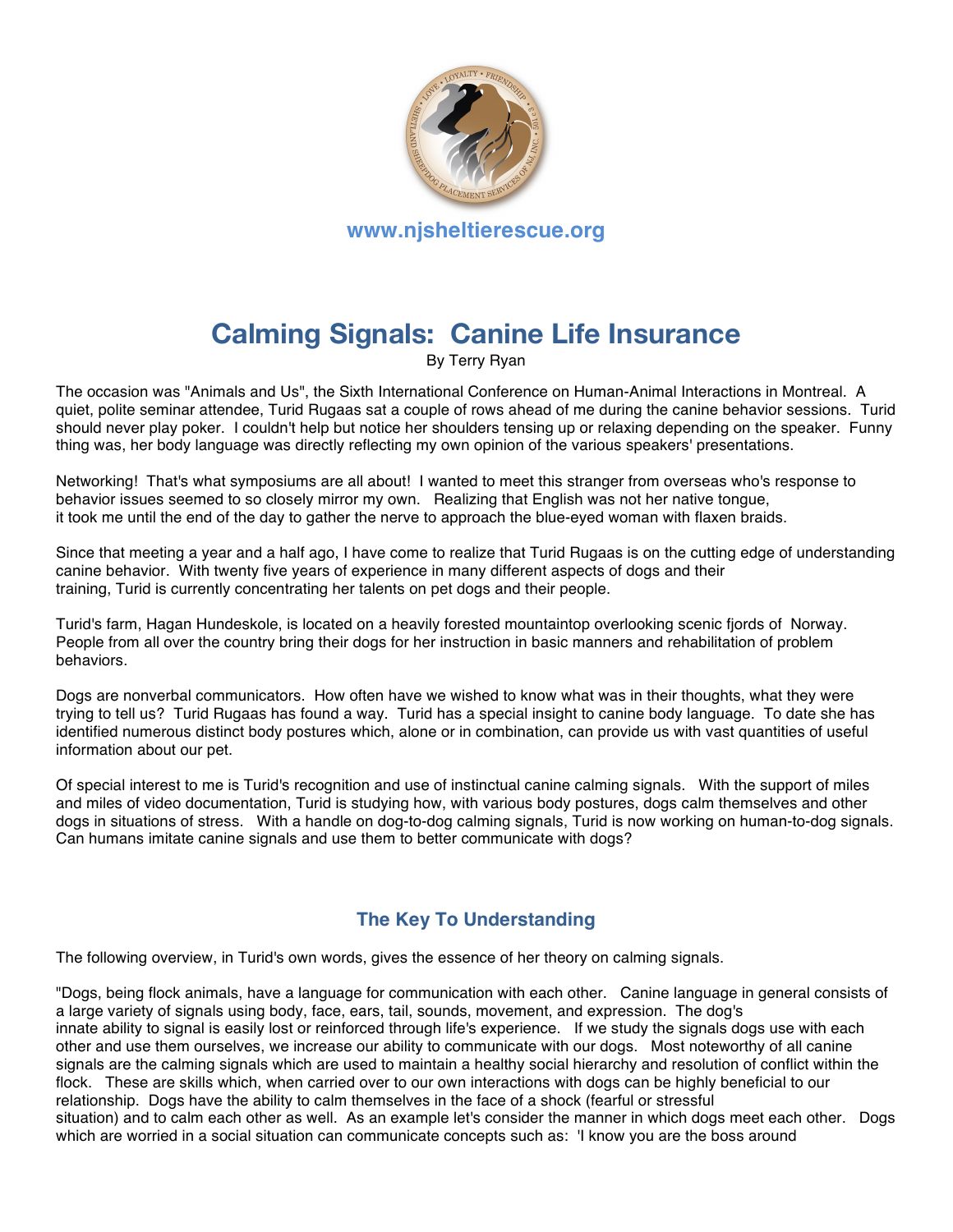

here and I won't make trouble'. Furthermore, the boss dog is very apt to want the worried dog to realize that no trouble is intended. 'Don't worry, I'm in charge around here and I mean you no harm.' Dogs which do not signal properly can be the cause of problems."

## **Canine Calming Signals, The Foundation of Communication?**

For a moment, let's take ourselves away from established ideas and labels concerning subordinance displays, displacement activities, rituals, drives and for a few moments think about canine body language as Turid Rugaas does.

Those of us which have the opportunity to observe a group of well-socialized dogs interacting freely may see the following calming signals:

### **MOVING SLOWLY**

A dog intending to use signals, upon seeing another dog in the distance, will start to move slowly. This exaggerated slow motion is a calming signal, and one which can be used early and effectively when meeting. Joggers, cars and bicycles may approach quickly and may appear as a threat.

Example: Carl and his dog Sheena were walking down a narrow city sidewalk. A young boy ran along the sidewalk in the opposite direction. Sheena was worried about this quick motion and immediately attempted, as best she could while on a tight leash, to display calming signals with her body language. Sheena was ignored by the child who was intent on other things. Sheena's signals were of no use, so she resorted to threats such as barking a "get away from me" warning.

#### **MOVING IN AN ARC**

Rarely upon first meetings will dogs approach each other nose to nose. Only dogs which are very sure of the outcome of a situation will attempt to meet head on. More frequently dogs approach each other in curving lines, walk beyond each other's nose to sniff rear ends while standing side to side.

Perhaps Carl could have been more attentive, recognized a troublesome situation for his dog and helped Sheena by leading her in an arc past the oncoming child.

This curving theory has been proven time and time again. Ask any groomer or veterinarian. Most apprehensive dogs are more easily approached if not confronted head on. When approached from the side, one can gain the dog's confidence more readily. Unfortunately dogs are constantly put into situations where they must accept confrontation. It's wise to eventuality condition dogs to accept this gracefully.

#### **SNIFFING THE GROUND**

Dogs use their noses to explore their environment, but at times sniffing seems to have a different significance. Owners have attributed out of context sniffing to lack of concentration or stalling. Some say it's a displacement activity. Turid categorizes sniffing during times of stress as a calming signal.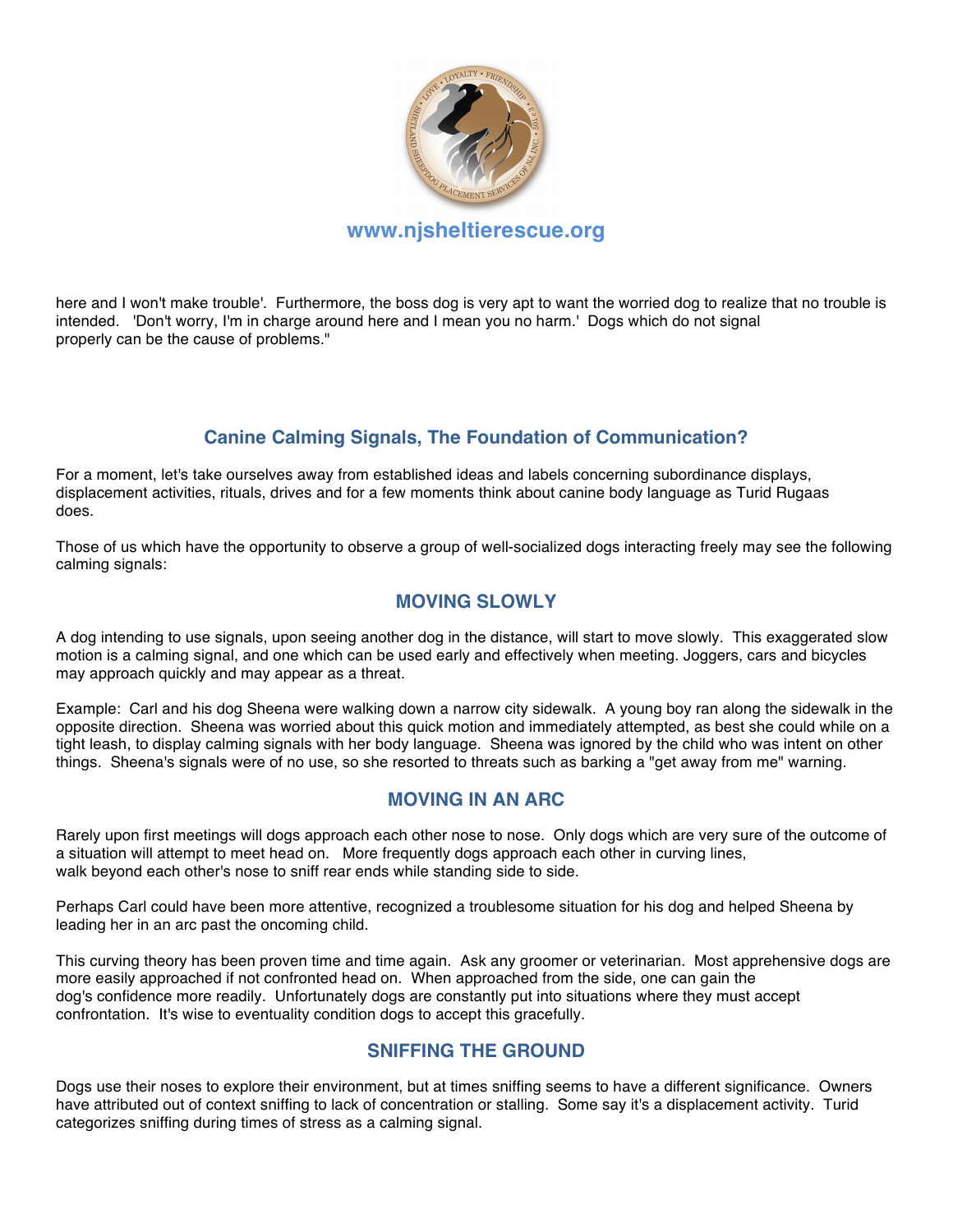

Example: You and your dog Spot are patiently waiting in the veterinarian's reception room. Spot is thinking, "Wow! that human in the long white coat keeps walking in and out. She looks and smells strangely. This is scary! I'd better sniff the floor of the waiting room now to show that I mean no harm and maybe she'll leave me alone."

Granted, the floor of the waiting room probably has many intriguing smells, but it could be Spot's way to calm himself and others around him.

Example: Ken allowed his dog Ginger off leash. "Ginger, COME" thunders Ken. Ginger approached Ken slowly, in a curve, then paused to sniff. Is she being spiteful or could it be conflict resolution? Has her past experience taught her that "Come" is often followed by an unpleasant state of affairs - time to go home, time to come away from something more interesting, time to receive a punishment? What tone of voice, body posture and facial expressions does Ken use when calling Ginger? Is Ginger untrained, bad, distracted or is she trying to explain something to Ken?

### **SITTING, LYING**

These positions are probably the most graphic calming signals of all. You can see them being used in active play sessions. A dog will spontaneously drop when things get out of control.

How many dogs, when receiving a reprimand from the owner will sit or lie down? Turid sees this as a signal that the dog is anxious and is trying to calm the owner down.

#### **LIP LICKING**

This quick little flick of the tongue is language which often goes unnoticed because it is shadowed by more overt signals. It is yet another way for a dog to convey the same message, for everybody to calm down.

Go back through some photos of your dogs. Frequently lip licking can be seen in photographs. Posing for a photo can be a problem for some dogs. Many are worried about the camera which has a staring eye following their every move!

#### **BLINKING, AVERTING EYES, TURNING AWAY**

When a dog approaches another, it's a very interesting moment in time for those individuals. Why then, do we see dogs looking away, exaggerating an eye blink or turning their heads away from approaching dogs? Is it disinterest, distraction or a calming signal?

People who work with dogs realize early in their careers that they can gain the confidence of a worried dog more quickly by avoiding direct eye contact, or even better, by turning away with their backs or sides to the dog.

#### **YAWNING**

Perhaps the most intriguing of all signals is yawning.

Jane and her dog Fido are at the neighborhood barbecue. The volleyball players are smacking the ball with gusto, the music is playing with a resounding beat and people are animated and noisy. With all of this fun going on Fido still gives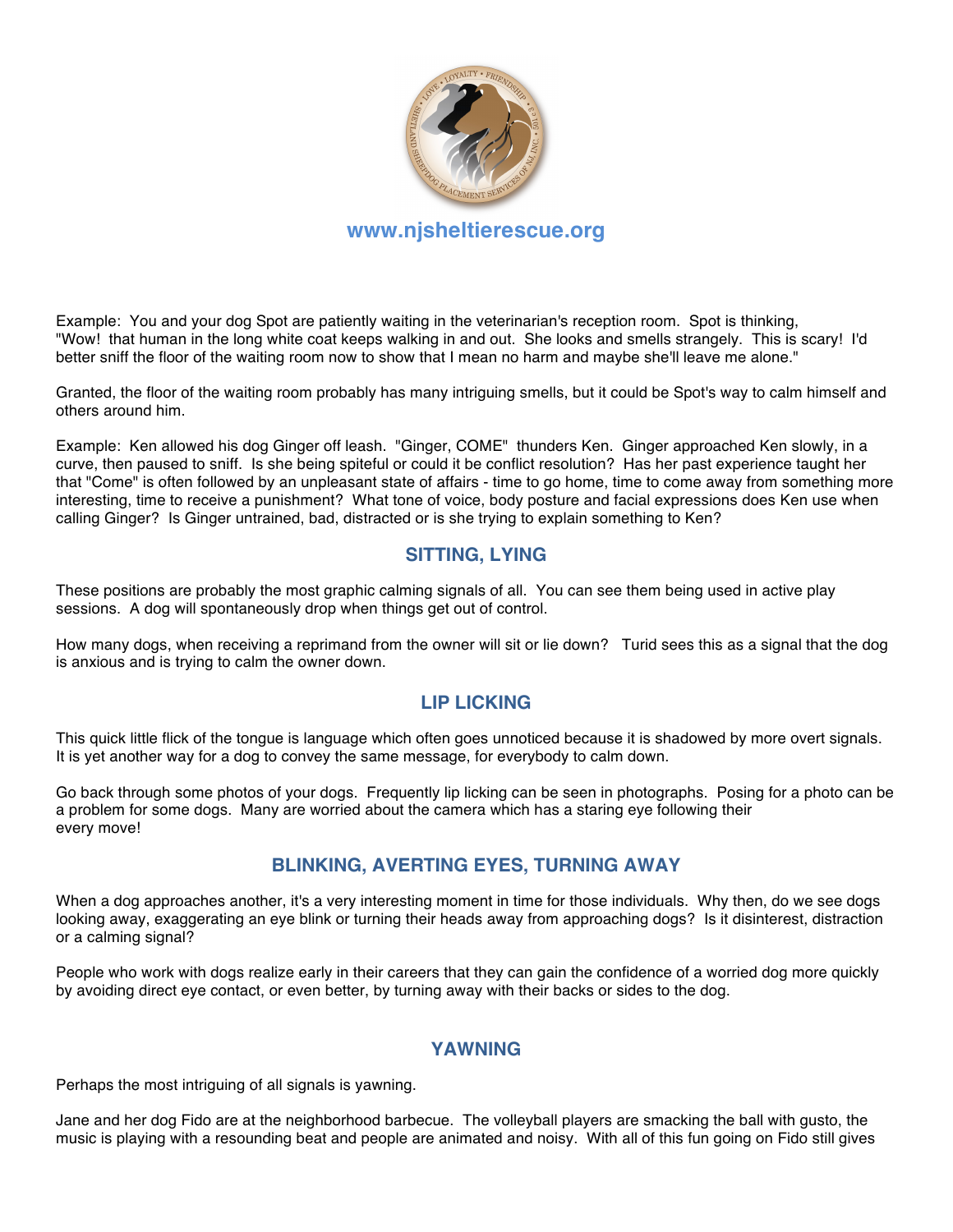

**www.njsheltierescue.org**

an occasional yawn. Can he be sleepy? Perhaps. Or is Fido yawning to reduce his stress and to calm down the others present. If Jane were to turn her own head away from the noisy people and yawn, would this reassure Fido?

## **DOES SIGNALING WORK FOR ALL DOGS?**

Some dogs don't play by the rules. There are numerous reasons a dog might lose the inborn ability to use calming signals properly. Puppies learn valuable lessons from their environment. One must be very careful about the company a puppy keeps or the pup might learn that calming signals are of no use. If a pup, while displaying calming signals, encounters a dog lacking respect for appropriate body language, is attacked, much ground has been lost. This pup might learn to use threatening actions as a life insurance policy instead of calming signals. Luckily, with most dogs it takes more than one or two unfortunate incidents to extinguish signaling. Calming is a very dominant instinct in dogs. However it's a good idea to protect young dogs from interacting with unnatural, angry dogs. Safe, friendly dogs with good signals are the best teachers a young dog can have. Puppy classes are helpful in teaching these lessons, but can do more harm than good if inappropriate dogs are allowed to interact.

Some owners hamper a dog's attempt to communicate with other dogs or humans by inhibiting them with leashes. Yes, by all means dogs should be on leash. No, it is not safe to turn your dog loose to "communicate freely" with an unknown dog. But be aware that you could be helping your dog get into trouble by preventing appropriate body language. A more prudent plan is for you and your pet to keep your distance from an unknown entity.

Whether on purpose or unintentionally, some dogs have been taught to ignore signals. Many responsible owners seek dog obedience classes as an opportunity to train their dogs. Here's a typical obedience class exercise: Owners command their dogs to Sit and Stay. Dogs happily comply. The class instructor now asks owners and dogs to take turns weaving among the sitting dogs. This is fine in an advanced class of dogs with well-know temperaments. But in a beginner's class a handler might be asked to prevent a fearful dog from signaling. For example, Brownie is trying her best to maintain the sit-stay while the other dogs in class weave around her. She may be a little worried about the next dog approaching, so she wants to use her calming signals and tries to lie down. She is prevented from breaking her sit-stay by her owner pulling up on the lead. Next she tries to slowly move away, another common calming signal. Brownie's owner forces her back into position. What about King, the approaching dog? King is made to stay in heel position and cannot move slowly either. Nor can King curve and certainly he is not allowed to sniff.

What about the enthusiastic trainer who gives overly sharp commands or pushes the dog too far to fast in an exercise? The dog may try to signal the owner to let up a little. Here we see yawning on the sit-stay, sniffing on the heeling, curving slowly on the recall, turning away on the sit in front.

## **PRACTICAL APPLICATION**

"Some time this winter I passed dog number five hundred. I cannot recall one single troubled dog that did not respond or learn to respond positively in some way through the use of calming signals."

Let's take a look at some of Turid's case histories as told in her own words. We'll see just how she applies the knowledge she gained from her observation of dogs.

"Trixie…I still remember Trixie from many years ago. She was the first dog I tried using signals with, the dog which gave me confidence to further my study and application of canine calming signals. Trixie was seven years old,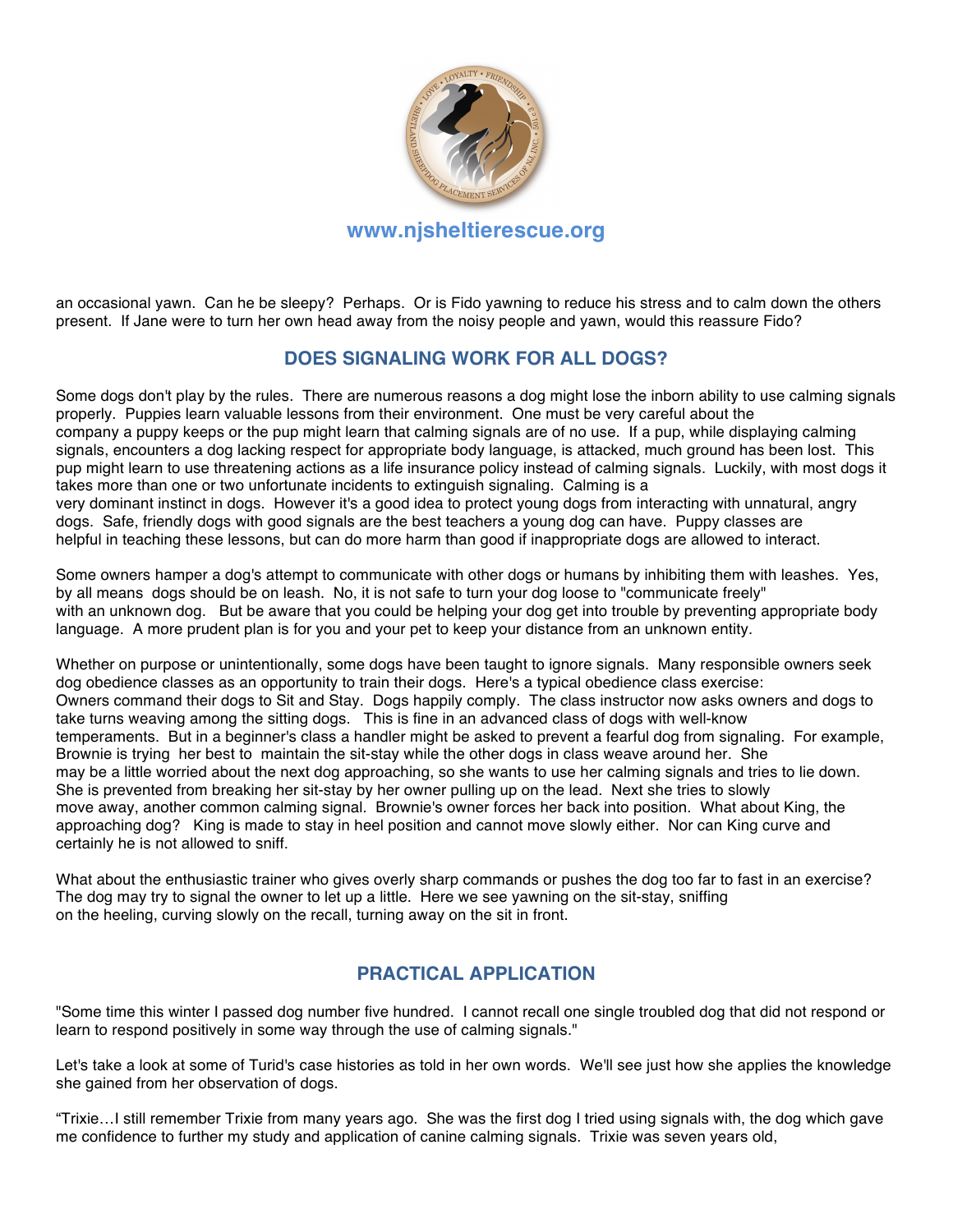

#### **www.njsheltierescue.org**

a small hunting dog and she had been hysterically afraid of people all of her life, running under the sofa, barking frantically every time someone came close to the house or even looked at her. The owner wanted to know if there was anything I could do about it and I said I was willing to try, but there were no guarantees. Trixie and her family came to my farm and we started with the dog outside in the training ground. I approached her from a distance, showing very clear calming signals, moving very slowly, yawning, looking away from her. The owner was told to ignore all her signals of fear. If Trixie kept calm, or moved in my direction, she was to receive praise. I moved around but kept my distance. Trixie was interested in the signals I gave her, but they were new to her, so it took some time before she responded. After three sessions of this type of signaling, Trixie took contact. She came all the way up to me, sniffing. She gradually began to accept people in the training grounds. We would allow a stranger to approach and finally pass her, at first with rather slow movements, curving slightly, looking away. Then the owner would stop to greet the stranger. Trixie would show slight interest, wanting to sniff, which she was allowed to do. There was no fear reaction now and very soon she accepted touching as well. Trixie stopped barking. She was not upset if given eye contact. Now we had to be sure Trixie was trained to accept people in all situations, particularly at her own house. At first she still ran under the sofa, but with more training she eventually became a quiet, pleasant dog with strangers in the home."

"Mee…Mee was a ten-month-old puppy scared out of her wits of trains - and her family lived thirty feet from the railroad! When I was contacted she was a shivering bundle of nerves, had stopped eating and was quite thin. The owners were desperate. When I visited the family in their home I recommended that the owners ignore Mee when trains approach, looking away, yawning. When Trixie heard the next train, she jumped to her feet began to pant and was in obvious distress. She looked around her and suddenly observed our signals. Mee looked at me, at the owners, and back again. She had seen the signals, we had gotten through to her. I left the owners to their homework and came back three weeks later. Mee was happy to see me, and after greetings, she laid down to sleep beside me. When the first train came, she looked up with one eye, then went to sleep again. She had

overcome her fear. She had put on fourteen pounds. She was a different dog. She still could be a little frightened at night, but that also went away in time. It took Mee three weeks to overcome her fear and the medicine was yawning, one of the best calming signals we have."

**Turid Rugaas:** "To be able to communicate, to be actually understood by dogs, that is a wonderful feeling for people and dogs alike. Calming signals are the key and seeing through that opened door has been looking into a childhood dream of talking to the animals."

SIDEBAR: Terry Ryan: " I have visited Hagan Hundeskole to observe Turid's work and have been favorably impressed with her rehabilitation of troubled dogs. She is among the first in her country to take a special interest in "street mixes" the common Norwegian term for random bred dogs. In Scandinavia she is championing the move away from, to again use Norwegian terms, the "frying pan" method of dog training and advocating "contact training". The dog is taught to "take contact" (makes eye contact with) the owner and follow the owner's lead in situations where the dog could be making a mistake. Taking contact is useful, for instance, when the owner and dog have a difference of opinion in which direction to take the evening walk. "

SIDEBAR: Turid Rugaas: "In many cases dogs become hysterical when I answer them in their own language. It is like someone long lost in the jungle and suddenly at the edge of despair, hears his native tongue being spoken. Maybe that is why rehabilitated dogs remember me years after they have been here."

SIDEBAR: "Over the years Turid has had help - the four-legged variety. Once in a while a very special dog comes along with the ability to safely help convey, with signals, reassuring messages in the face of a problem situation.

Terry Ryan, Legacy